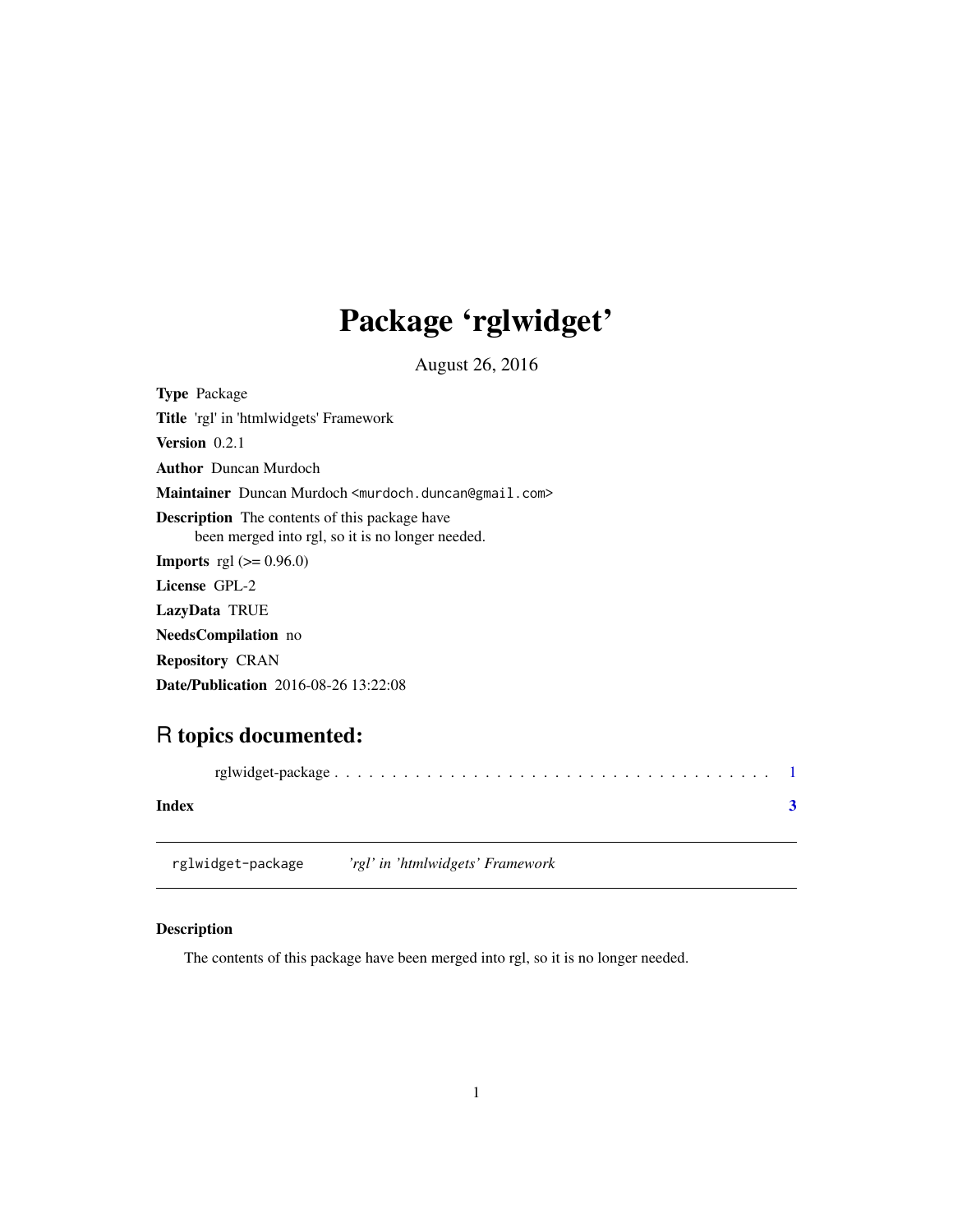#### Details

The DESCRIPTION file:

| Package:     | rglwidget                                                                          |
|--------------|------------------------------------------------------------------------------------|
| Type:        | Package                                                                            |
| Title:       | 'rgl' in 'htmlwidgets' Framework                                                   |
| Version:     | 0.2.1                                                                              |
| Author:      | Duncan Murdoch                                                                     |
| Maintainer:  | Duncan Murdoch <murdoch.duncan@gmail.com></murdoch.duncan@gmail.com>               |
| Description: | The contents of this package have been merged into rgl, so it is no longer needed. |
| Imports:     | rgl $(>= 0.96.0)$                                                                  |
| License:     | $GPL-2$                                                                            |
| LazyData:    | TRUE                                                                               |

Index of help topics:

rglwidget-package 'rgl' in 'htmlwidgets' Framework

The rglwidget package has been merged into the rgl package, and should no longer be used.

#### Author(s)

Duncan Murdoch

Maintainer: Duncan Murdoch <murdoch.duncan@gmail.com>